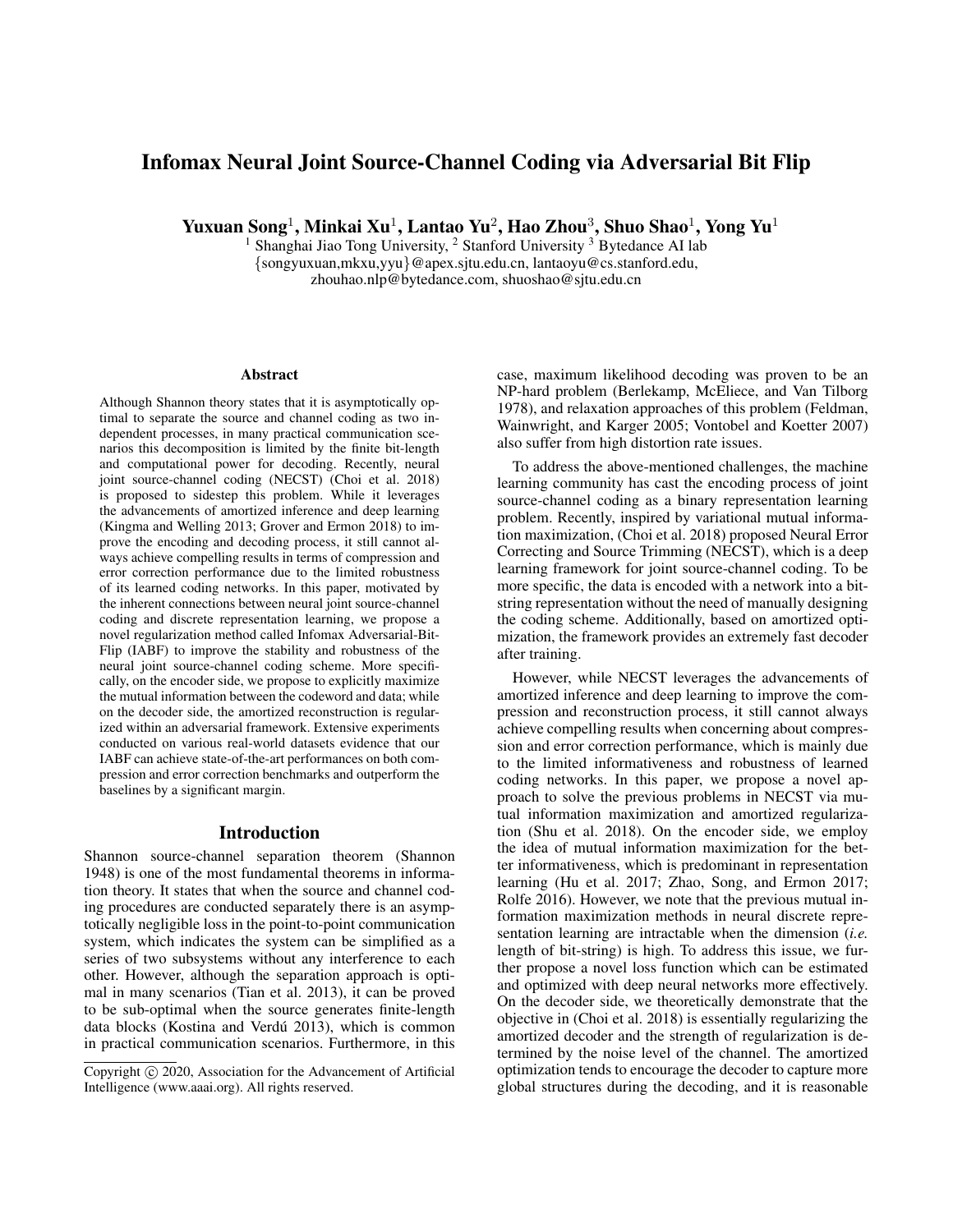to be suitably regularized. Based on this intuition, we further proposed "Adversarial Bits Flip", a new regularization mechanism for discrete input neural network to improve the robustness of coding scheme.

More specifically, our contributions can be summarized as follows:

- We propose a novel mutual information maximization framework, which is scalable for high-dimensional discrete representation learning;
- Theoretical analysis of the learning paradigm in neural joint source-channel coding is conducted. Based on the theoretical understanding, we propose a novel virtual adversarial regularization method to improve the robustness of the discrete-input decoder networks;
- We conduct extensive experiments on various benchmark datasets and different tasks. Empirical evidence demonstrates the effectiveness of our methods on both reducing the distortion with finite bit-length and learning useful representation for downstream tasks.

#### Related Work

Generative models have been regarded as the backbones of both lossless and lossy compression methods. Recently, there are a surge of studies on applying deep generative models to lossy compression. (Ballé et al. 2018) proposed to substitute the fixed prior in Variational Auto-encoder (VAE) with a learnable scale hyper-prior such that the structure information can be better presented for effective compression. (Theis et al. 2017) utilized autoencoding framework to obtain the optimal number of bits for compressing images. Likelihood-free methods based on adversarial learning are also proposed to learn neural codes for better compression (Santurkar, Budden, and Shavit 2018).

The robustness of the learned coding scheme is another important topic under the communication setting. Here we discuss two recent progress in the aspect of the involvement of channel noise. (Grover and Ermon 2018) proposed Uncertainty Autoencoder (UAE) to learn the compressed representation of the original inputs, and (Choi et al. 2018) can be seen as a discrete version of UAE, *i.e.*, both the codewords and the noise model is no longer continuous. Both (Grover and Ermon 2018) and (Choi et al. 2018) maximize the mutual information within a variational framework, while in our work, we tend to enhance the mutual information between the codewords and the input data without introducing any variational approximation. In the literature of informationtheoretic approach for representation learning, (Chen et al. 2016; Hjelm et al. 2018; van den Oord, Vinyals, and others 2017; Zhao, Song, and Ermon 2018) also proposed to utilize information maximization to improve representation learning. However, in their settings, the discrete latent noise is not involved. Specifically, (Hu et al. 2017) introduced a component for regularizing the encoder function with Virtual Adversarial Training (VAT) (Miyato et al. 2015). Although both inspired by VAT, our method instead regularizes the decoder function. The underlying motivations are also different: (Hu et al. 2017) tend to impose intended invariance on discrete

representations, while our method aims to enhance the robustness of coding scheme by stimulating and improving the worst-case performance for some channel noise level.

### Background and Notations

# Joint Source and Channel Coding

To begin with, we firstly formulate the problem of communicating data across a noisy channel. Following the notations in (Choi et al. 2018), we denote the input space as  $\mathcal{X} \subseteq \mathbb{R}^n$ , and the source distribution on the input space as  $p_{data}(\boldsymbol{x})$ . The communication system encodes a block of data  $x_{1:n}$ *i.i.d.* drawn from  $p_{data}(x)$  into codewords. Specifically, for each data instance  $x$ , the corresponding codeword  $y$  is a binary code of length m, *i.e.*,  $y_{1:m} \in \mathcal{Y} = \{0, 1\}^m$ . The codeword will then be transmitted through a noisy channel, which results in a *corrupted* codeword  $\hat{y}_{1:m} \in \mathcal{Y}$ . After receiving the noisy codes, the decoder will produce a reconstructed version  $\hat{x} \in \mathcal{X}$ . The ultimate goal is to minimize the overall distortion, *i.e.*, minimizing the  $\ell_p$  norm  $||x - \hat{x}||_p$ (typically *p* = 1 or 2).

Source encoder tries to compress source message into a bit-string with as less number of bits as possible. While channel encoder tends to re-introduces redundancies for error correction after the transmission through noisy channel. Shannon proved that the above scheme is optimal for infinitely long messages in the separation theorem (Shannon 1948). While in practice, when the bit-length is finite, a joint source-channel coding algorithm can have a better performance than the separated source-channel coding (Pilc 1967).

# Autoencoder and Variational Information Maximization

Autoencoder (Ballard 1987) consists of a pair of parameterized functions, an encoder ( $f_{\theta}$ ) and a decoder ( $f_{\phi}$ ). The encoder maps sample  $x$  from the *n*-dimensional data space  $X$  to a codeword  $y$  in the m-dimensional latent space  $Y$ , and the decoder defines a function from the latent space to the data space. Typically, an autoencoder seeks to minimize the  $l_2$  reconstruction error over a dataset  $\mathcal{D}$ :

$$
\min_{f_{\theta}, f_{\phi}} \sum_{x \in \mathcal{D}} \|x - f_{\phi}(f_{\theta}(x))\|_2^2.
$$
 (1)

Usually both  $f_{\phi}$  and  $f_{\theta}$  are parameterized with neural networks. When probabilistic encoder and decoder are utilized, the encoding part and the decoding part essentially imply corresponding conditional distributions, *i.e.*  $p_{\theta}(\mathbf{y}|\mathbf{x})$  and  $q_{\phi}(\mathbf{x}|\mathbf{y})$ . And the corresponding joint distribution  $p_{\theta}(\mathbf{x}, \mathbf{y})$ between the two random variables is also defined by the factorization  $p_{\theta}(\boldsymbol{x}, \boldsymbol{y}) = p_{\theta}(\boldsymbol{y}|\boldsymbol{x})p_{data}(\boldsymbol{x})$ . When the objective is to obtain informative measurements to reconstruct the original signal effectively, it is reasonable to maximize the mutual information  $I_{\theta}(X, Y)$  between these two random variables  $X$  and  $Y$ :

$$
\max_{\theta} I_{\theta}(X, Y) = \int p_{\theta}(\boldsymbol{x}, \boldsymbol{y}) \log \frac{p_{\theta}(\boldsymbol{x}, \boldsymbol{y})}{p_{\text{data}}(\boldsymbol{x}) p_{\theta}(\boldsymbol{y})} dxdy
$$

$$
= H(X) - H_{\theta}(X|Y) \tag{2}
$$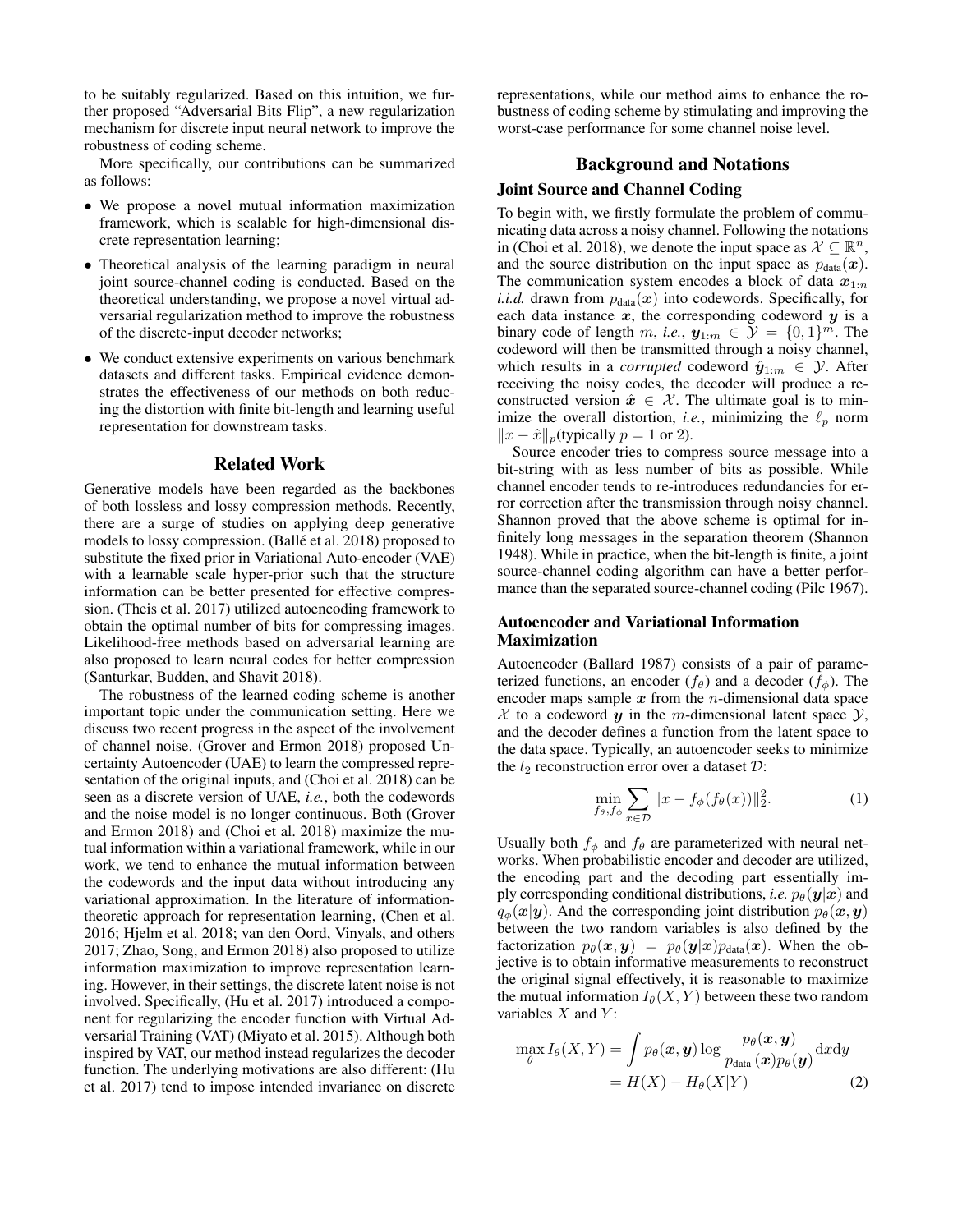Here  $H$  stands for differential entropy. Estimating and optimizing the mutual information between high-dimensional random variables is intractable. However, the mutual information can actually be lower bounded by introducing a variational approximation of the posterior  $p_{\theta}(\mathbf{x}|\mathbf{y})$ . With  $q_{\phi}(\mathbf{x}|\mathbf{y})$  representing the variational distribution, the lower bound can be written as:

$$
H(X) + \mathbb{E}_{p_{\theta}(\boldsymbol{x}, \boldsymbol{y})}[\log q_{\phi}(\boldsymbol{x}|\boldsymbol{y})] \le I_{\theta}(X, Y) \qquad (3)
$$

The bound is tight when the variational distribution  $q_{\phi}(\mathbf{x}|\mathbf{y})$ matches the true posterior  $p_{\theta}(\mathbf{x}|\mathbf{y})$ . Since  $H(X)$  is the entropy of data distribution, it can be treated as a constant during the optimization of  $\theta$  and  $\phi$ . The final objective of the stochastic optimization can be concluded as (Grover and Ermon 2018):

$$
\max_{\theta,\phi} \mathbb{E}_{p_{\theta}(\boldsymbol{x},\boldsymbol{y})} [\log q_{\phi}(\boldsymbol{x}|\boldsymbol{y})] \tag{4}
$$

## Neural Error Correcting and Source Trimming Codes

Let  $X, Y, \hat{Y}, \hat{X}$  the random variables for the inputs, codewords, noisy codewords after channel corruption, and the reconstructed data by decoder. (Choi et al. 2018) modeled a coding process with the following graphical model  $X \rightarrow$  $Y \to \hat{Y} \to \hat{X}$ :

$$
p(\boldsymbol{x}, \boldsymbol{y}, \hat{\boldsymbol{y}}, \hat{\boldsymbol{x}}) = p_{\text{data}}(\boldsymbol{x}) p_{\theta}(\boldsymbol{y}|\boldsymbol{x}) p_{\text{channel}}(\hat{\boldsymbol{y}}|\boldsymbol{y}; \epsilon) q_{\phi}(\hat{\boldsymbol{x}}|\hat{\boldsymbol{y}})
$$
 (5)

Here  $p_{channel}(\hat{\mathbf{y}}|\mathbf{y}; \epsilon)$  denotes the probabilistic model of the noisy channel, *i.e.*, flipping each bit with probability  $\epsilon$ . Inspired by recent advancements of latent-variable generative models, (Choi et al. 2018) proposed a variational information maximization method based on Eq. 4 to improve the information theoretic dependency between the input  $X$  and the noisy codeword  $\hat{Y}$  in joint source-channel coding.

# Methodology

### Motivation

Optimizing the variational bound as proposed in (Choi et al. 2018) can approximately maximize the corresponding mutual information between the data and noisy codewords. However, it should be noticed that previous variational approximation based method is mainly limited by the capacity of the parameterized variational distribution family (Kingma and Welling 2013) and high-variance gradient estimation. In this paper, we take an alternative perspective: the maximization of  $I(X, \hat{Y})$  can be decomposed into maximizing  $I(X, Y)$  and minimizing the information loss during noisy channel corruption. Based on the above decomposition, we propose a novel method to sidestep the limitations of variational approximation and further improve the error correction ability. To be more specific,  $I(X, Y)$  is maximized without involving a parameterized variational distribution and the robustness of a coding scheme is strengthened in an adversarial fashion for reducing information loss.

In the following, we first introduce our method on how to directly impose mutual information maximization without involving variational distribution in joint source-channel



Figure 1: Overview of our proposed IABF algorithm. Green: encoder and decoder networks.  $x$  denotes the input data and  $\hat{x}$  denotes the reconstructed data from coding.  $y$  denotes the codeword before the noisy channel and  $\hat{y}$  denotes the noisy codeword. Training procedure: First (black arrows), we encode the input data  $x$  to  $y$ , then we directly decode the clean code  $y$  and compute the reconstruction loss. According to the reconstruction loss, we compute the gradients of different bits. Secondly (blue arrows), we flip the bits according to the gradient norm and obtain the noisy code  $\hat{y}$ . Finally (red arrow), we compute the reconstruction loss between  $x$ and  $\hat{x}$  and the mutual information loss between x and y, and then update the parameters of encoder and decoder networks according to the two loss components.

coding. Then we conduct a theoretical study on the learning paradigm of the NECST where we demonstrate that injecting latent noise essentially smooths the amortized decoder function. Based on the analysis, we propose a regularization method "Adversarial Bit Flip", which can effectively regularize the decoder by virtually attacking the vulnerable bits during training, which further improve the robustness of the learned coding scheme.

# Information Maximization with Discrete Representation

The sample space of M-bit codeword can be denoted as  $\mathcal{Y} =$  $\mathcal{Y}_1 \times \cdots \times \mathcal{Y}_M$ , where  $\mathcal{Y}_m \equiv \{0, 1\}$  and  $Y_m$  stands for the random variable for the m-th bit in codewords. We seek to learn a probabilistic encoder  $p_{\theta}(\mathbf{y}_1, \cdots, \mathbf{y}_M|\mathbf{x})$  which implies the optimal coding strategy. Following previous works (Kingma and Welling 2013; Grover and Ermon 2018), we also leverage the mean-field assumption when modeling the conditional distribution with neural networks, *i.e.*

$$
p_{\theta}(\mathbf{y}_1,\ldots,\mathbf{y}_M|\mathbf{x}) = \prod_{d=1}^M p_{\theta}(\mathbf{y}_d|\mathbf{x})
$$
 (6)

The mutual information  $I(Y_1, \dots, Y_M; X)$  between the codewords and inputs is intractable for large bits number M, as the summation over an exponential number of terms is involved. Following (Brown 2009), we derive the mutual information between a set of codewords and inputs as the following sum of Interaction Information terms:

$$
I(Y_{1:M}; X) = \sum_{T \subseteq S, |T| \ge 1} I(T \cup Y) \tag{7}
$$

where  $S \equiv \{Y_1, \dots, Y_M\}$ . With similar approximation by truncating all the higher order terms with  $|T| > 2$  (Hu et al.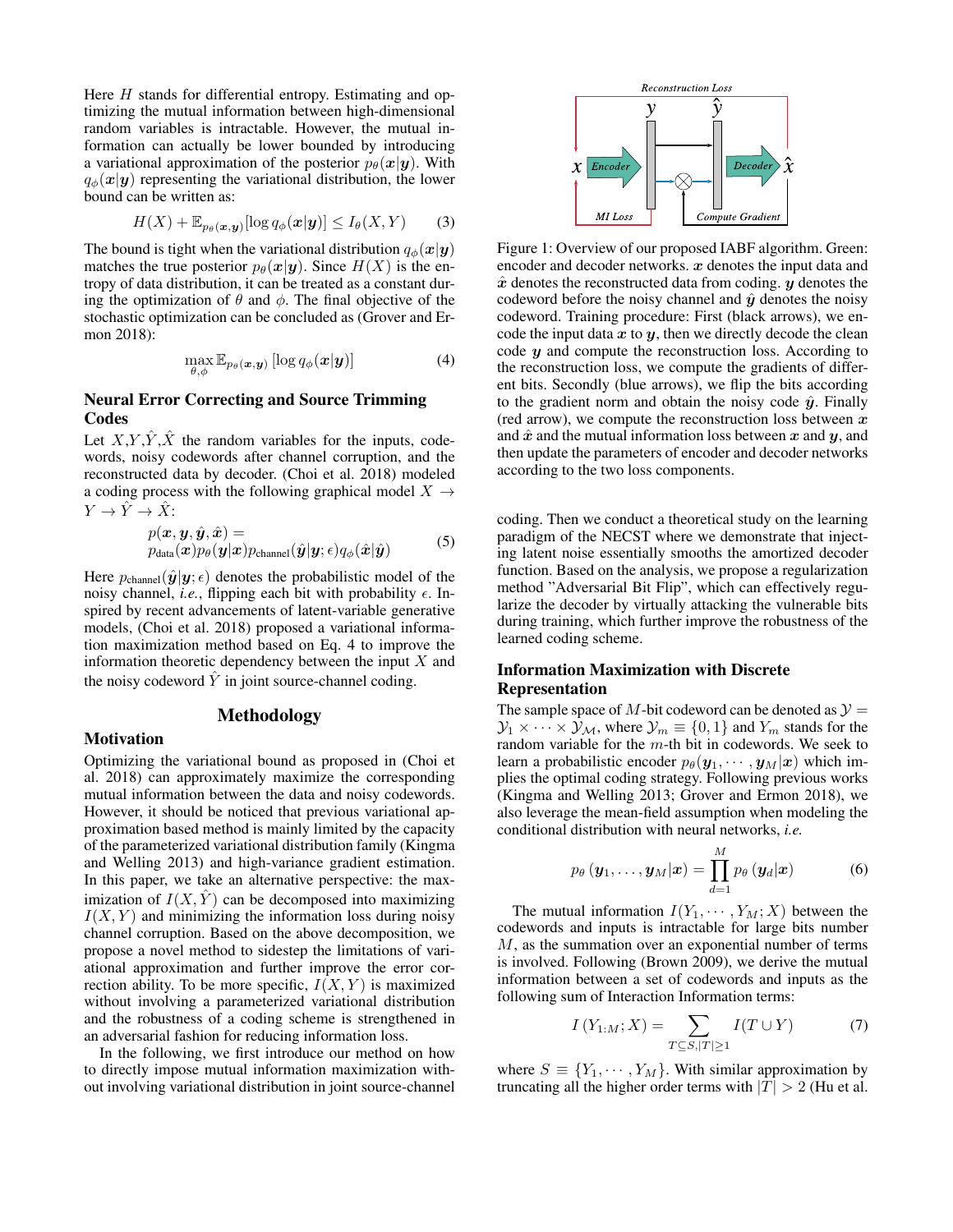2017; Brown 2009; Erin Liong et al. 2015), the new approximated target can be illustrated as:

$$
\sum_{d=1}^{M} I(Y_d; X) + \sum_{1 \le d \ne d' \le M} I(\{Y_d, Y_{d'}, X\})
$$
(8)

Note that under the mean-field assumption in Eq. 6, the pairwise interaction information can be derived as:

$$
I(\{Y_d, Y_{d'}, X\}) \equiv I(Y_d; Y_{d'}|X) - I(Y_d; Y_{d'})
$$
  
= -I(Y\_d; Y\_{d'}) (9)

Substituting Eq. 8 into Eq. 9, we get the approximated mutual information maximization term:

$$
I(Y_{1:M};X) = \sum_{d=1}^{M} I(X;Y_d) - \sum_{1 \le d \ne d' \le M} I(Y_d;Y_{d'}) \tag{10}
$$

The final objective consists of two terms. The first term  $\sum_{d=1}^{M} I(X; Y_d) = \sum_{d=1}^{M} (H(Y_d) - H(Y_d|X))$  corresponds to maximizing the the summation of mutual information between data and each bit of codewords, which can be easily derived under the situation of binary representation:

$$
H(Y_d) \equiv h(p_{\theta}(\mathbf{y}_d)) = H\left(\frac{1}{N} \sum_{i=1}^{N} p_{\theta}(\mathbf{y}_d | \mathbf{x}^{(i)})\right)
$$

$$
H(Y_d | X) \equiv \frac{1}{N} \sum_{i=1}^{N} H\left(p_{\theta}\left(\mathbf{y}_d | \mathbf{x}^{(i)}\right)\right)
$$
(11)

where  $H(\cdot)$  denotes the entropy of a discrete distribution and N stands for the number of samples. However, the second term in Eq. 10 corresponds to the orthogonality constraint which dedicates to removing the redundancy between different dimension of codewords. To impose the orthogonality constraint on different dimensions of codewords, instead of directly optimizing the intractable target in Eq. 10, we introduce Total Correlation as an independence measure of multi-dimensional random variable:

$$
TC(Y_{1:M}) = D_{\text{KL}}\left(p_{\theta}(\boldsymbol{y}_{1:M}) \|\prod_{j=1}^{M} p_{\theta}(\boldsymbol{y}_{j})\right)
$$
(12)

Samples from marginal distribution  $p_\theta$  can be easily obtained through the following ancestral sampling procedure:  $\bm{x} \sim p(\bm{x}), \bm{y}_{1:M} \sim p_{\theta}(\bm{y}_{1:M}|\bm{x})$ . And sampling for distribution  $\prod_{j=1}^{M} p_{\theta} \left( \mathbf{y}_{j} \right)$  can be implemented through randomly permuting across a batch of samples from  $p_{\theta}(\mathbf{y}_{1:M})$  for each dimension. To optimize  $TC(Y_{1:M})$ , we leverage the density ratio estimation trick as illustrated in (Kim and Mnih 2018). We mix up the samples from  $p_{\theta}(\mathbf{y}_{1:M})$  and  $\prod_{j=1}^{M} p_{\theta}(\mathbf{y}_j)$ , and train a MLP classifier to output the probability  $C_{\psi}$  of a codeword coming from  $p_{\theta}(\mathbf{y}_{1:M})$  with the following objective:

$$
\mathbb{E}_{\mathbf{y}_{1:M} \sim p_{\theta}(\mathbf{y}_{1:M})}[\log C_{\psi}(\mathbf{y}_{1:M})] + \mathbb{E}_{\mathbf{y}_{1:M} \sim \prod_{j=1}^{M} p_{\theta}(\mathbf{y}_{j})}[\log(1 - C_{\psi}(\mathbf{y}_{1:M}))]
$$
(13)

And the total correlation can be approximated as (Goodfellow 2014):

$$
TC(\boldsymbol{y}_{1:M}) = \mathbb{E}_{p_{\theta}(\boldsymbol{y}_{1:M})} \left[ \log \frac{p_{\theta}(\boldsymbol{y}_{1:M})}{\prod_{j=1}^{M} p_{\theta}(\boldsymbol{y}_{j})} \right]
$$

$$
\approx \mathbb{E}_{p_{\theta}(\boldsymbol{y}_{1:M})} \left[ \log \frac{C_{\psi}(\boldsymbol{y}_{1:M})}{1 - C_{\psi}(\boldsymbol{y}_{1:M})} \right] = \hat{TC}(\boldsymbol{y}_{1:M})
$$
(14)

# Amortized Decoder Regularization with Adversarial Bit Flip

Given variational family  $Q$  and the joint distribution  $p_{\theta}(\boldsymbol{x}, \boldsymbol{y})$  implicitly defined by the encoder function  $p_{\theta}(\boldsymbol{y}|\boldsymbol{x})$ and  $p_{data}(\boldsymbol{x})$ , the variational mutual information maximization can be formalized as:

$$
\max_{\theta} \mathbb{E}_{p_{data}(\boldsymbol{x})p_{\theta}(\boldsymbol{y}|\boldsymbol{x})}[H(p_{\theta}(\cdot|\boldsymbol{y})) - \min_{q \in \mathcal{Q}} D_{\mathrm{KL}}(p_{\theta}(\boldsymbol{x}|\boldsymbol{y})||q(\boldsymbol{x})))] \quad (15)
$$

where  $D_{\text{KL}}(\cdot||\cdot)$  denotes the Kullback-Leibler divergence. It can be shown that variational bound approximates the original objective best when we use the best decoding distribution  $q_{\boldsymbol{y}}^*(x)$  for each  $\boldsymbol{y} \sim p_{\theta}(\boldsymbol{y})$ . The amortized optimization (Choi et al. 2018) turns the individual optimization procedure for finding the optimal decoding distribution for each codeword  $y$  into a single regression problem by using a recognition model  $f_{\phi}: \mathcal{Y} \to \mathcal{Q}$  to predict  $q_{\mathbf{y}}^{*}(x)$ . And the function  $f_{\phi}$  can be concisely represented as the conditional distribution  $q_{\phi}(x|\mathbf{y})$  which results in the form of objective in Eq. 4. The amortization is appealing in neural joint sourcechannel coding as the amortized decoder can very efficiently map the transmitted code into its best reconstruction at test time. However, amortization with the neural network as the variational function family is over-expressive in many cases and prone to overfitting (Shu et al. 2018), while the objective of joint source-channel coding is to find the coding scheme which can generalize to the unseen test data and achieve the desired compression performance. Hence regularizing the capacity of amortization family can be seen as the way to refine the decoder module to match the expected desiderata.

NECST as an Amortized Decoder Regularization In NECST, the final objective is to maximize the variational bound of mutual information between the corrupted codewords and the input data:

$$
\max_{\theta,\phi} \mathbb{E}_{\boldsymbol{x} \sim p_{\text{data}}(\boldsymbol{x})} \mathbb{E}_{\boldsymbol{y} \sim p_{\text{noisy}}(\boldsymbol{y}|\boldsymbol{x};\epsilon,\theta)} \left[ \log q_{\phi}(\boldsymbol{x}|\boldsymbol{y}) \right]
$$
(16)

where

$$
p_{\text{noisy}}(\boldsymbol{y}|\boldsymbol{x}; \epsilon, \theta) = \sum_{\hat{\boldsymbol{y}} \in \hat{\mathcal{Y}}} p_{\theta}(\hat{\boldsymbol{y}}|\boldsymbol{x}) p_{\text{channel}}(\boldsymbol{y}|\hat{\boldsymbol{y}}; \epsilon)
$$
(17)

is defined according to a different noise channel. Following the typical setting of joint source-channel coding, we briefly introduce two widely used discrete channel models: (1) the binary erasure channel (BEC); and (2) the binary symmetric channel (BSC). In BEC, each bit may be i.i.d. erased into an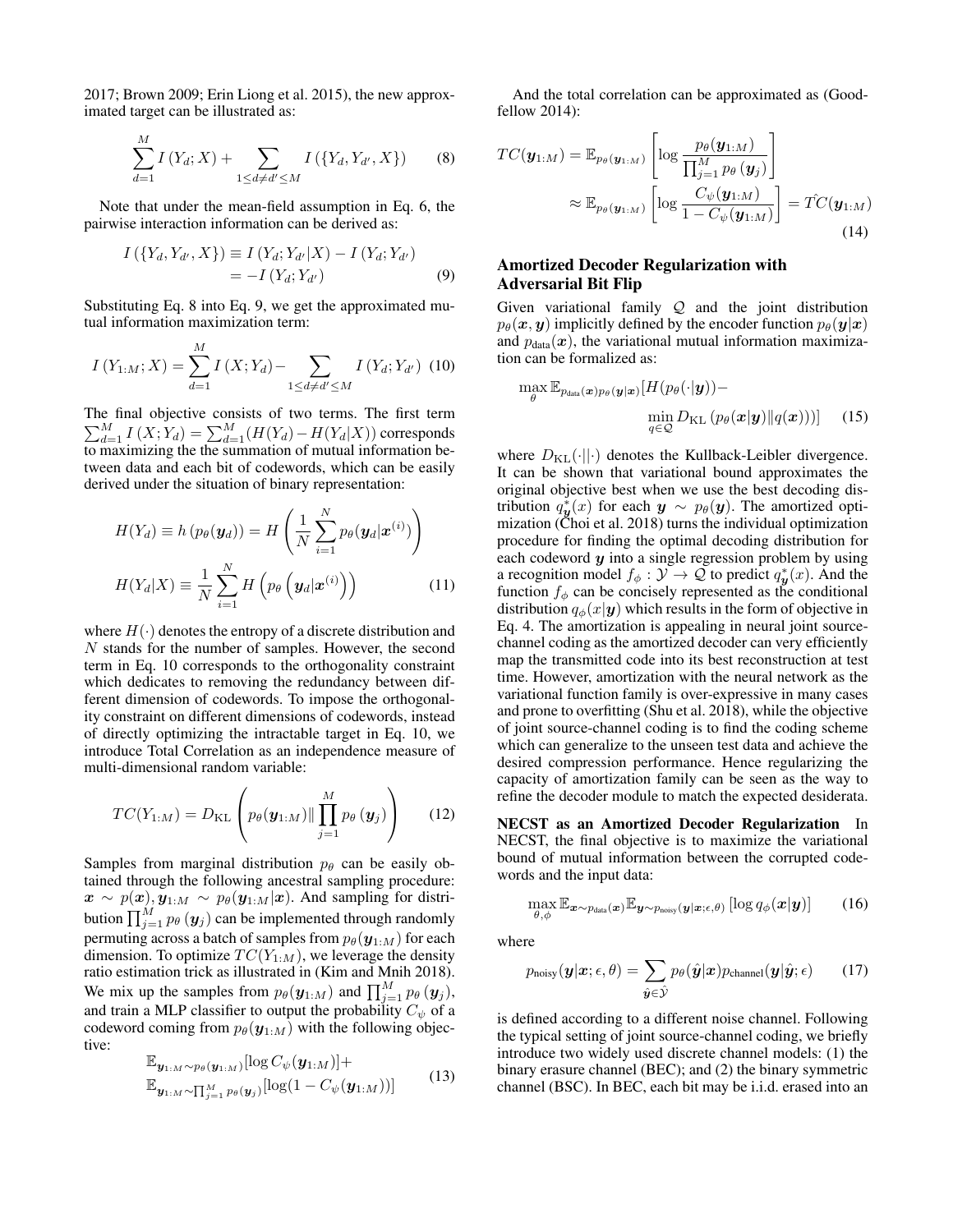unrecognized symbol with some probability  $\epsilon$ , and the uncorrupted bits will be transmitted faithfully. In BSC, each bit will be flipped independently with probability  $\epsilon$ , (e.g.  $0 \rightarrow 1$ ). It is noted that BSC is widely recognized as a more difficult communication channel than BEC (Richardson and Urbanke 2008). Hence in the following sections and experiments, we mainly focus on the scenario of BSC. And BEC can be easily adapted from the discussion on BSC. In the BSC channel coding, the whole encoding distribution can be formulated as following (Choi et al. 2018):

$$
p_{\text{noisy}}(\mathbf{y}|\mathbf{x}; \theta, \epsilon)
$$
  
= 
$$
\prod_{i=1}^{m} (\sigma(f_{\theta}(\mathbf{x})_i) - 2\sigma(f_{\theta}(\mathbf{x})_i) \epsilon + \epsilon)^{\mathbf{y}_i}.
$$
 (18)  

$$
(1 - \sigma(f_{\theta}(\mathbf{x})_i) + 2\sigma(f_{\theta}(\mathbf{x})_i) \epsilon - \epsilon)^{(1 - \mathbf{y}_i)}
$$

where each bit  $y_i$  is modeled as an independent Bernoulli distribution, the parameter of the Bernoulli distribution is modeled through a neural network  $f_{\theta}$ , and  $\sigma$  denotes the Sigmoid function. While from the perspective of the decoder module, the injected noise defines a new learning objective for amortized learning:

$$
\max_{\theta} \min_{\phi} I_{\theta}(X, Y) - \sum_{\mathbb{E}_{p_{data}}(\boldsymbol{x})p_{\text{noisy}}(\boldsymbol{y}|\boldsymbol{x};\theta,\epsilon)} [D_{\text{KL}}(p_{\theta}(\boldsymbol{x}|\boldsymbol{y})||f_{\phi}(\boldsymbol{y}))]
$$
(19)

We then show that the optimal amortized decoder with the channel noise is the following kernel function. And the noise level  $\epsilon$  actually determine the smoothness of the optimal decoder.

Definition 1 *The univariate kernel of two discrete random variable is defined as following:*

$$
K_1^{(U)}(y_i, y_j) = \begin{cases} P_Y(y_i) & \text{if } y_i = y_j \\ 0 & \text{if } y_i \neq y_j \end{cases}
$$
 (20)

where  $P_Y$  is the probability mass function of a discrete ran*dom variable* Y *. And the corresponding multi-variate kernel is:*

$$
K\left(\bm{y}^{(i)}, \bm{y}^{(j)}\right) = \frac{1}{m} \sum_{k=1}^{m} k_1^{(U)}\left(\bm{y}_k^{(i)}, \bm{y}_k^{(j)}\right),\qquad(21)
$$

In our case the perturbed distribution  $P_Y = \sigma \left(f_\theta \left(\boldsymbol{x}\right)_i\right)$  –  $2\sigma \left(f_{\theta} \left(\boldsymbol{x}\right)_i\right) \epsilon + \epsilon \text{ for } Y = 1 \text{ and } P_Y = 1 - \sigma \left(f_{\theta} \left(\boldsymbol{x}\right)_i\right) +$  $2\sigma \left(f_{\theta} \left(\boldsymbol{x}\right)_i\right)\epsilon-\epsilon$  for  $Y=0$ . We refer to the corresponding kernel with noise level  $\epsilon$  as  $K_{\epsilon}$ .

Theorem 1 *The optimal amortized decoder given a fixed encoder in Eq. 19 is a kernel regression model, which can be illustrated as:*

$$
f_{\epsilon,\phi}^*(\bm{y}) = \argmin_{f_{\phi} \in \mathcal{F}(q)} \sum_{i=1}^n w_{\epsilon}\left(\bm{y},\bm{y}^{(i)}\right) \cdot D_{\mathrm{KL}}\left(p_{\theta}\left(\bm{x}|\bm{y}^{(i)}\right) \| f_{\phi}(\bm{y})\right)
$$

where  $w_{\epsilon}(\boldsymbol{y}, \boldsymbol{y}^{(i)}) = \frac{K_{\epsilon}(\boldsymbol{y}, \boldsymbol{y}^{(i)})}{\sum_{\boldsymbol{K}} \sum_{\boldsymbol{y} \in \boldsymbol{y}^{(i)}}$  $\frac{K_{\epsilon}(\bm{y}, \bm{y}^{\dagger})}{\sum_{j} K_{\epsilon}(\bm{y}, \bm{y}^{(j)})}$ ;  $K_{\epsilon}$  denote the kernel *function defined in Definition 1 with*  $\epsilon$  *as the noise level; n denotes the number of training samples.*

#### Algorithm 1 Infomax Adversarial Bits Flip

- 1: Input: Dataset( $X$ ) to be compressed. Channel noise level  $\epsilon$ .
- 2: Initialize the parameters of encoder  $p_{\theta}(\mathbf{y}_1, \dots, \mathbf{y}_M|\mathbf{x}),$ the parameter of decoder  $q_{\phi}(\boldsymbol{x}|\boldsymbol{y}_1,\dots,\boldsymbol{y}_M)$  and a Classifier  $C_{\psi}$ .
- 3: repeat
- 4: Sample a batch of samples from Dataset:  $x \sim$  $p_{data}(\boldsymbol{x})$
- 5: Sample the corresponding latent codes  $y \sim p_{\theta}(y|x)$ .
- 6: Permute  $y$  across the batch of samples for each dimension to get  $y^*$ .
- 7: Update  $\psi$  according to the classification loss:
- 8:  $\log C_{\psi}(\mathbf{y}) + \log(1 C_{\psi}(\mathbf{y}^*))$
- 9: Update  $\theta$ ,  $\phi$  according to the objective in Eq. 29:
- 10:  $\mathcal{L}_{rec}(\phi, \theta; \boldsymbol{x}, \epsilon) + \lambda \mathcal{L}_{info}(\theta; \boldsymbol{x})$
- 11: until Convergence
- 12: Output: Learned joint source-channel coding scheme  $p_{\theta}(\mathbf{y}|\mathbf{x})$  and amortized decoder  $q_{\phi}(\mathbf{x}|\mathbf{y})$

Theorem. 1 states that the optimal amortized decoder is related to the noise level  $\epsilon$ . And the optimal  $f^*_{\epsilon,\phi}(\mathbf{y})$  corresponds to the decoding procedure which minimizes the weighted Kullback-Leibler(KL) divergence from  $f_{\epsilon,\phi}^*(y)$  to each  $p_{\theta}(\boldsymbol{x}|\boldsymbol{y}).$  The weighting function  $w_{\epsilon} \left(\boldsymbol{y}, \boldsymbol{y}^{(i)}\right)$  depends on the Bernoulli parameter of decoder output  $\sigma(f_{\theta}(\boldsymbol{x})_i)$ and the noise level  $\epsilon$ . It can be found that the noise level  $\epsilon$  forces the decoder to get similar reconstruction outputs with similar codewords under a predefined similarity measure. When the channel noise reach the highest level ,*i.e.*  $\epsilon = 0.5$ , the weighted function will then turn into constant  $w_{\epsilon}(\boldsymbol{y}, \boldsymbol{y}^{(i)}) = \frac{1}{n}$ . Intuitively, the noise level is related to the smoothness of the decoder function: how much a single decoding procedure will be influenced by the other decoding procedures.

Formally, we have the following proposition:

Proposition 1 *With a regularized amortization objective as:*

$$
R(\phi; \epsilon) = \min_{f_{\phi} \in \mathcal{F}(q)} \mathbb{E}_{p(\boldsymbol{x})p_{\text{noisy}}(\boldsymbol{y}|\boldsymbol{x};\theta,\epsilon)} [D_{\text{KL}}(p_{\theta}(\boldsymbol{x}|\boldsymbol{y}) || f_{\phi}(\boldsymbol{y}))]
$$
(22)

*The following condition is satisfied if the input is closed under the permutation: if*  $f_{\phi}(\mathbf{y}) \in \mathcal{F}(q)$  *then the noised version*  $f_{\phi}(\hat{\mathbf{y}};\epsilon) \in \mathcal{F}(q)$ , where  $f_{\phi}(\hat{y};\epsilon)$  denotes perturb the *input*  $\hat{y}$  *with noise channel*  $p_{channel}(\hat{y}|\mathbf{y}; \epsilon)$ *. Then it is satisfied that when*  $0 \le \epsilon_1 < \epsilon_2 < 0.5, R(\phi; \epsilon_1) \le R(\phi; \epsilon_2)$  *for all*  $\phi \in \Phi$ *.* 

Theorem. 1 and Proposition. 1 show that with a larger noise level, the decoder is further regularized and forced to be smoother. And the objective with smaller  $\epsilon$  in Eq. 19 is necessarily bounded by the objective with larger  $\epsilon$ . So the regularized objectives are valid lower bounds of the original variational bound of mutual information in Eq. 4, where the  $\epsilon$  can be seen as 0.

Adversarial Bit Flip Above theoretical analysis helps us build connections between neural joint source-channel cod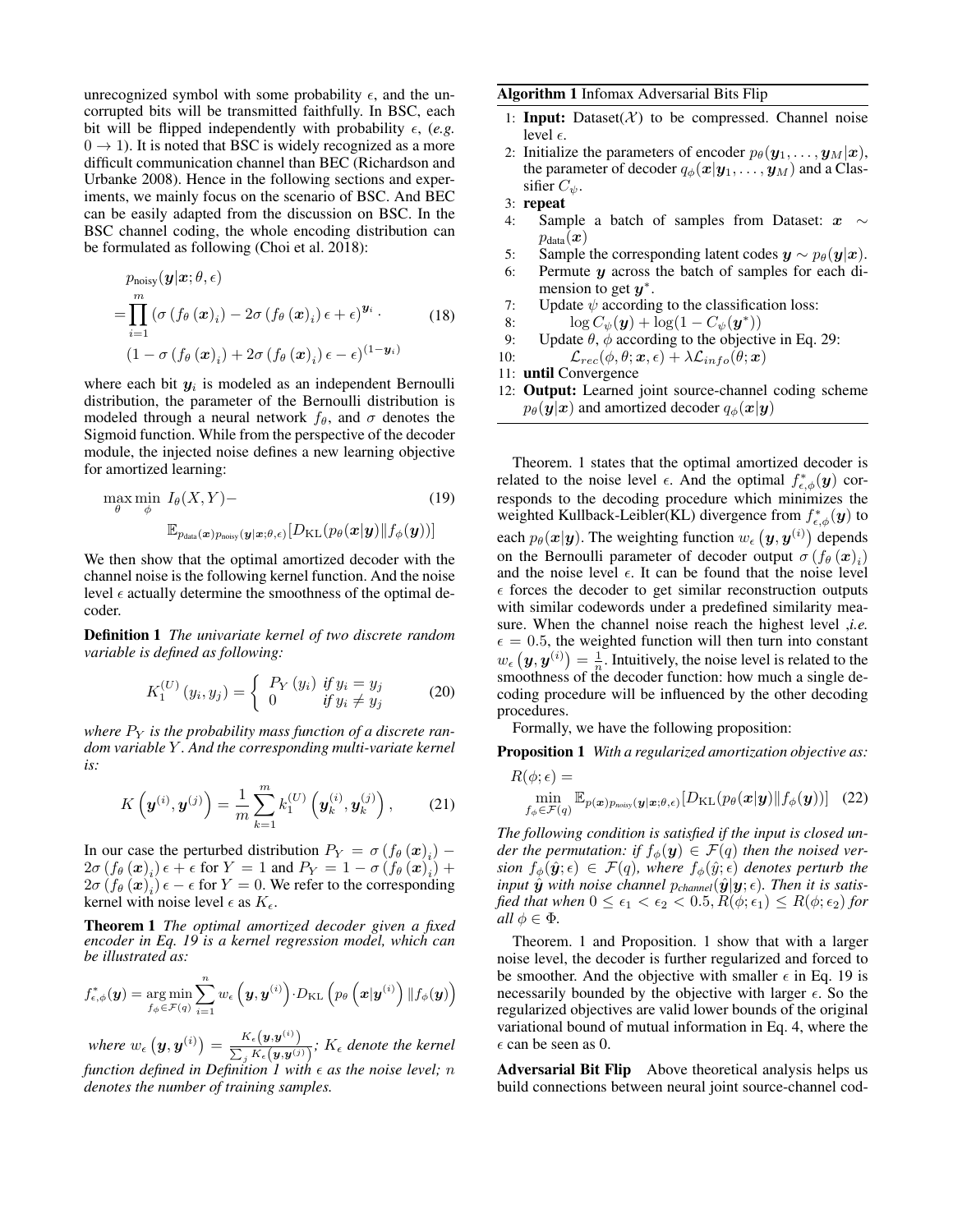ing and regularized amortized optimization. Hence there is strong motivation to design effective regularization strategy for the amortized decoder and improve the stability and generalization performance of the coding scheme. In the continuous setting, the intended regularization of neural networks can be imposed through local perturbations (Miyato et al. 2015; Bachman, Alsharif, and Precup 2014), where the neural network is encouraged to be invariant towards the perturbation. More specifically, in Virtual Adversarial Training (VAT) (Miyato et al. 2015), the perturbation is selected as the adversarial direction based on first-order gradient. However, in our scenario, we tend to inject noise on the binary codewords which makes the gradient-based perturbation strategy no longer applicable. Inspired by VAT, we introduce the following "adversarial bit flip" procedure. Given a M-bit codeword  $y \sim p_{\theta}(y|x)$ , we first calculate the gradient with respect to the reconstruct loss  $\mathcal{L} = \log q_{\phi}(\mathbf{x}|\mathbf{y})$ :

$$
\nabla_{\boldsymbol{y}} \mathcal{L} = \left[ \frac{\partial \mathcal{L}}{\partial y_1}, \dots, \frac{\partial \mathcal{L}}{\partial y_M} \right] \tag{23}
$$

The naive perturbation is to get the corrupted bits  $\hat{y}$  by:

$$
\hat{\mathbf{y}} = \mathbf{y} + \text{sign}\left(\nabla_{\mathbf{y}} \mathcal{L}\right) \tag{24}
$$

where the sign  $(\nabla_y \mathcal{L}) \in \{-1, +1\}^M$ . Since the codewords is constrained to be binary, perturbation following Eq. 24 may output numbers not in  $\{0, 1\}$ . Note that the bit flip should only happen in two situations, when the original bits is 0 and the corresponding gradient is positive or the original bit is 1 and the corresponding gradient is negative. Then we refine the perturbation procedure as following:

$$
\mathbf{m} = \mathbf{y} \oplus (\text{sign}\left(\nabla_{\mathbf{y}} \mathcal{L}\right) / 2 + 0.5) \tag{25}
$$

$$
\hat{\boldsymbol{y}} = \boldsymbol{y} \oplus \boldsymbol{m} \tag{26}
$$

where  $\oplus$  denotes the XOR operation. The key motivation of above procedure lies in that we leverage the gradient information as guidance to find the most *vulnerable* bits and virtually attack these bits, which will implicitly force the information uniformly-distributed along different dimensions. From another perspective, the Adversarial Bit Flip can be seen as simulating the worst possible case given noise level fixed, which can provide more informative signal to improve the robustness. The whole training procedure is summarized in Algorithm 1.

### Experiments

In this section, we firstly introduce the implementation and optimization in details. Then following the evaluation framework in (Choi et al. 2018), results on several benchmark datasets: BinaryMNIST, MNIST (LeCun 1998), Omniglot (Lake, Salakhutdinov, and Tenenbaum 2015) and CI-FAR10 (Krizhevsky, Hinton, and others 2009) are provided to demonstrate the effectiveness of our methods on compression and error correction.<sup>1</sup>.

#### Objective and Optimization Procedure

With the definition in Eq. 11 and Eq. 14, the mutual information maximization term for increasing  $I(X, Y)$  is:

$$
\sum_{d=1}^{M} (H(Y_d) - H(Y_d|X)) - \hat{TC}(Y_{1:M}) \equiv \mathcal{L}_{info}(\theta; \mathbf{x}) \tag{27}
$$

And the adversarial bits flip term can be illustrated as:

$$
\sum_{\boldsymbol{x}\in\mathcal{D}}\mathbb{E}_{\boldsymbol{y}\sim p_{adv}(\boldsymbol{y}|\boldsymbol{x};\epsilon,\theta)}\left[\log q_{\phi}(\boldsymbol{x}|\boldsymbol{y})\right] \equiv \mathcal{L}_{rec}(\phi,\theta;\boldsymbol{x},\epsilon)
$$
\n(28)

Combining the above two components, we derive the final objective of our Infomax Adversarial Bits Flip(IABF) as following:

$$
\max_{\theta,\phi} \mathcal{L}_{rec}(\phi,\theta;\boldsymbol{x},\epsilon) + \lambda \mathcal{L}_{info}(\theta;\boldsymbol{x}) \tag{29}
$$

where  $\lambda$  is the only hyperparameter and selected from a small candidate set  $\{0.1, 0.01, 0.001\}$  during the experiments. The perturbed distribution implied by adversarial bit flip  $p_{adv}(\mathbf{y}|\mathbf{x}; \epsilon, \theta)$  is approximated with a continuous relaxation of Eq. 26:

$$
p_{adv}(\boldsymbol{y}|\boldsymbol{x}; \theta, \epsilon)
$$
  
= 
$$
\prod_{i=1}^{m} (\sigma(f_{\theta}(\boldsymbol{x})_i) - 2\sigma(f_{\theta}(\boldsymbol{x})_i) \epsilon_i^* + \epsilon_i)^{\boldsymbol{y}_i}.
$$
 (30)  

$$
(1 - \sigma(f_{\theta}(\boldsymbol{x})_i) + 2\sigma(f_{\theta}(\boldsymbol{x})_i) \epsilon_i^* - \epsilon_i^*)^{(1 - \boldsymbol{y}_i)}
$$

Instead of directly applying the same  $\epsilon$  level noise on all the dimensions, here the noise level on *i*-dimension  $\epsilon_i \propto$  $\|\frac{\partial \mathcal{L}}{\partial y_i}\|$  satisfying that  $\sum_{d=1}^{M} ε_i = Mε, 0 ≤ ε_i ≤ 1$ . And  $ε_i^*$ indicates the modified noise level with with the mask code  $m$  as shown in Eq. 25, *i.e*  $\epsilon_i^* = \epsilon_i \cdot m_i$ .

| <b>Binary MNIST</b> | 0.1    | 0.2    | 0.3    | 0.4     |
|---------------------|--------|--------|--------|---------|
| 100-bit NECST       | 0.116  | 0.150  | 0.193  | 0.249   |
| 100-bit ABF         | 0.114  | 0.149  | 0.191  | 0.244   |
| 100-bit IABF        | 0.113  | 0.147  | 0.189  | 0.241   |
| Omniglot            | 0.1    | 0.2    | 0.3    | 0.4     |
| 200-bit NECST       | 24.693 | 31.538 | 39.657 | 47.888  |
| 200-bit ABF         | 24.192 | 31.430 | 39.039 | 47.827  |
| 200-bit IABF        | 24.132 | 31.373 | 38.936 | 47.608  |
| CIFAR10             | 0.1    | 0.2    | 0.3    | 0.4     |
| 500-bit NECST       | 63.238 | 74.402 | 89.619 | 117.803 |
| 500-bit ABF         | 58.992 | 71.338 | 83.192 | 116.874 |
| 500-bit IABF        | 55.351 | 70.525 | 83.193 | 116.281 |
| <b>MNIST</b>        | 0.1    | 0.2    | 0.3    | 0.4     |
| 100-bit NECST       | 14.439 | 22.556 | 34.377 | 48.291  |
| 100-bit ABF         | 13.369 | 22.013 | 33.319 | 48.041  |
| 100-bit IABF        | 13.251 | 22.026 | 33.176 | 46.555  |

Table 1:  $\mathcal{L}^2$  squared reconstruction error loss (per image) of NECST vs. IABF. The error is calculated on test set.

<sup>&</sup>lt;sup>1</sup>The codebase for this work can be found at https://github.com/ MinkaiXu/neural-coding-IABF.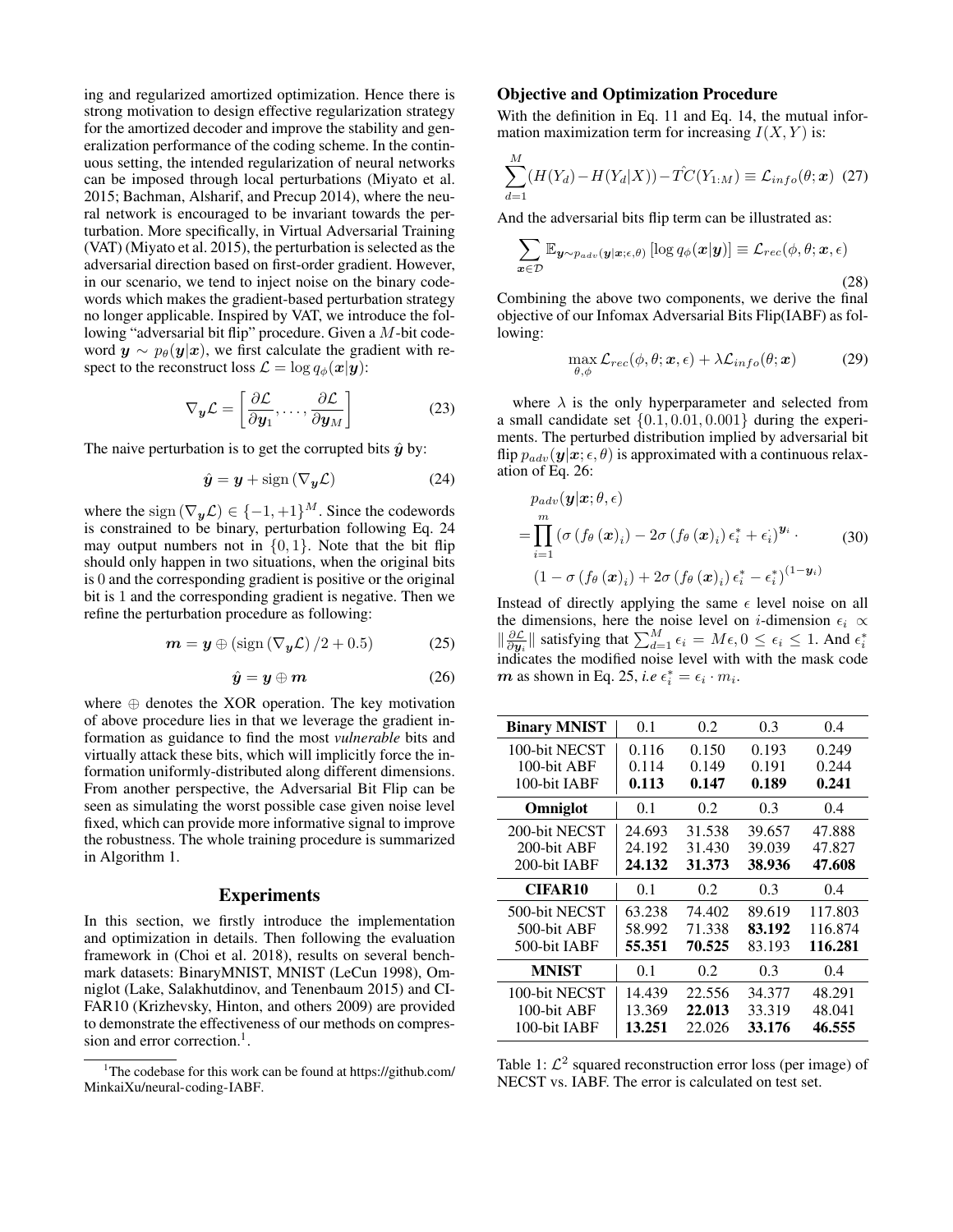

Figure 2:  $\mathcal{L}^2$  reconstruction error (per image) of IABF vs. NECST on CIFAR-10 dataset. The error is calculated on validation set during training. Different figure correspond to different noise level. Red: NECST. Green: IABF.

Another practical challenge lies in the optimization procedure of  $\mathcal{L}_{rec}(\phi, \theta; \mathbf{x}, \epsilon)$ , the gradient of the encoder parameters  $\theta$  is non-trivial to estimate. Hence we adapted VIMCO (Mnih and Rezende 2016; Choi et al. 2018), a multi-sample variational lower bound objective for obtaining low-variance gradients. Following (Choi et al. 2018), we also use the multi-sample objective with  $K = 5$ :

$$
\mathcal{L}_{rec}^{K}(\phi, \theta; \mathbf{x}, \epsilon) = \sum_{\mathbf{x} \in \mathcal{D}} \mathbb{E}_{\mathbf{y}^{1:K} \sim p_{adv}(\mathbf{y}|\mathbf{x}; \epsilon, \theta)} \left[ \log \frac{1}{K} \sum_{i=1}^{K} q_{\phi}(\mathbf{x}|\mathbf{y}^{(i)}) \right]
$$
(31)

#### Compression and Error Correction

To validate our proposed method, we demonstrate the effectiveness of IABF on compression and error correction and conduct comparison with NECST, which is currently the state-of-the-art joint source-channel coding methods within the finite bit-length setting.

The evaluation setting is directly adapted from NECST (Choi et al. 2018). With the number of the bits m fixed, we report the corresponding distortion levels(reconstruction errors) on test sets with respect to various noise levels  $\epsilon$  in Table. 1. The test result is reported according to the model with the lowest distortion on the validation set. And as observed, IABF can stably outperform the NECST on all binary and RGB datasets within all noise levels from  $\epsilon = 0.1$  to  $\epsilon = 0.4$ , which demonstrates the stability of IABF on dealing with different data complexity and different channel noise level. To verify the effectiveness of different components, we conduct ablation study on MNIST dataset. ABF stands for simply applying Adversarial Bit Flip without mutual information maximization term. It is shown that the ABF itself can already stably outperform



Figure 3: Markov chain samples from NECST and IABF. Models are trained on MNIST dataset with 0.1 noise level.

NECST, and the with the information maximization term IABF can further decrease the distortion.

Figure. 2 shows the changes of validation reconstruction error with respect to training timesteps for IABF and NECST. We find that the overall training procedure of IABF is more stable than NECST. It is worth noting that at the very beginning of training, the reconstruct error of IABF is higher than NECST. This is due to the fact that at the early stage the encoder is not well trained and hence there is not enough information encoded into the codewords. IABF can more effectively regularize the decoder; however, at this period, the capacity of the well-regularized decoder is not enough to produce good reconstruction. As the training goes on, NECST shows obvious instability and overfitting phenomenon while the advantages of IABF will emerge. The information maximization part enables the model to achieve less distortion, and the adversarial bits flip helps stable the training and avoid over-fitting.

### Implicit Generative Modeling

As shown in (Grover and Ermon 2018; Choi et al. 2018), the latent variable model in IABF and NECST specifies an implicit generative model(Mohamed and Lakshminarayanan 2016) under certain conditions. We directly adapt their results here: starting from any data point  $x^{(0)} \sim \mathcal{X}$ , we define a Markov chain over  $\mathcal{X} \times \mathcal{Y}$  with the following transitions:

$$
\boldsymbol{y}^{(t)} \sim p_{\text{noisy}}\left(\boldsymbol{y}|\boldsymbol{x}^{(t)};\theta,\epsilon\right), \boldsymbol{x}^{(t+1)} \sim q_{\phi}(\boldsymbol{x}|\boldsymbol{y}^{(t)}) \quad (32)
$$

We show the samples obtained by running the chain for the model trained with IABF and NECST in Figure. 3. It can be found that the IABF is able to learn a generative model with both better sample quality and diversity than NECST. More specifically, the generative model implied by NECST shows severe model collapse phenomenon due to fact that the information on codewords may be concentrated on several dimensions, which will results in several clusters in the marginal codeword distribution. Hence during sampling, the sampled data may fall into some clusters. While in IABF, both the information maximization term and the adversarial bit flip tend to encourage codewords uniformly distributed, hence there will be fewer clusters and barriers in the latent codeword space which will make the ergodic condition for Markov sampling well satisfied.